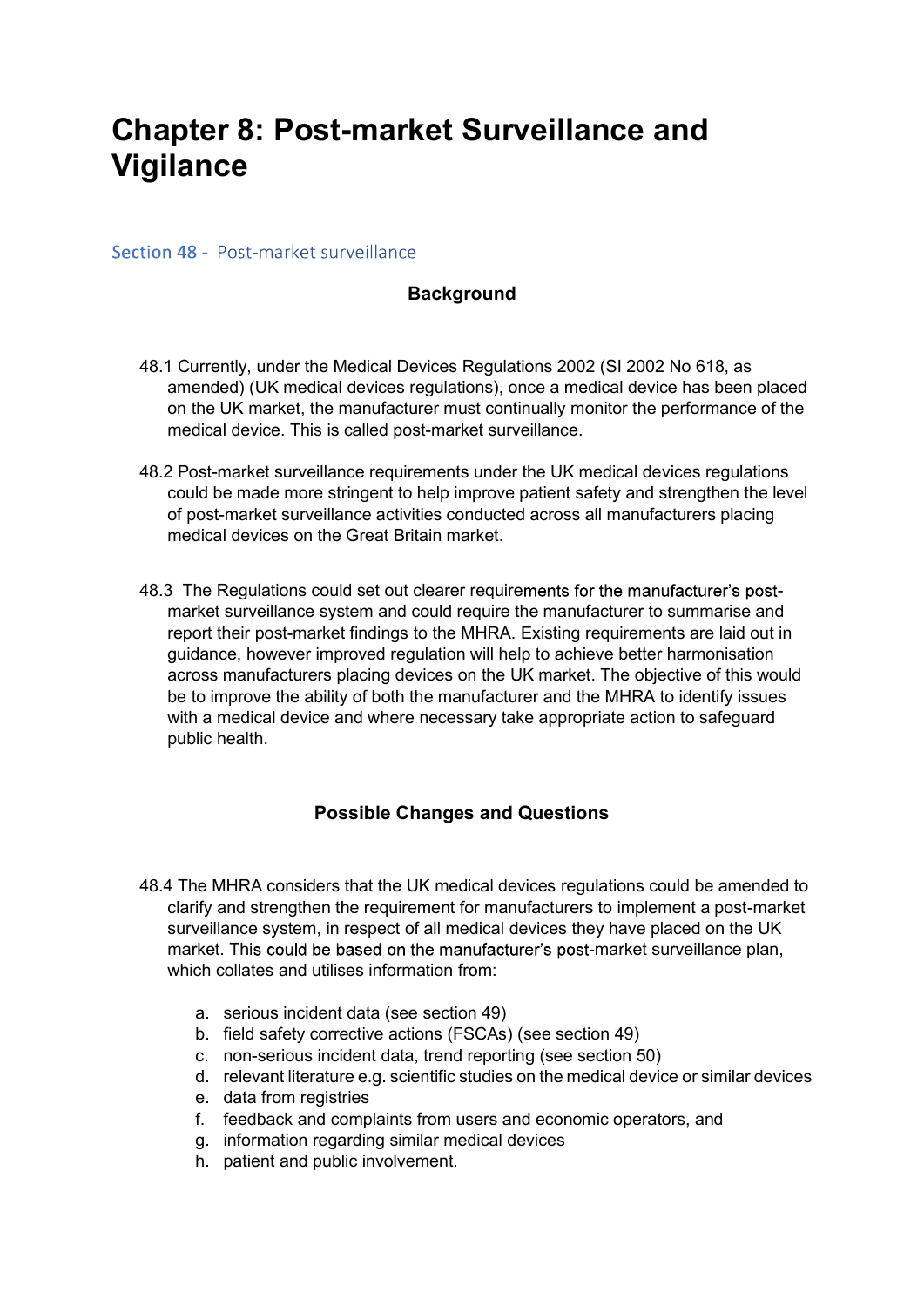We could require that the plan must outline how this information is to be collected and<br>assessed.<br>Q48.1 Do you think manufacturers should be required to implement a post-<br>market surveillance system based on a post-market s assessed.

#### Q48.1 Do you think manufacturers should be required to implement a postmarket surveillance system based on a post-market surveillance plan, which collates and utilises information from the range of sources listed in paragraph 48.4? ('Yes' / 'No' / 'Don't Know/No Opinion')

- 48.5 The MHRA considers that the UK medical devices regulations could be amended to provide a detailed outline of what the post-market surveillance plan should address and what should be included. For example, we could require that the plan covers the methods used to collect, process, and assess data, the protocols in place to identify statistically significant increases in certain events, and the methods used to take corrective measures. This would help to encourage the use of more rigorous scientific methods to identify potential medical device safety issues.
	- Q48.2 Do you think the UK medical devices regulations should provide a detailed outline of what the post-market surveillance plan should address, including the examples given in paragraph 48.5? ('Yes' / 'No' / )
	- Q48.3 Please outline any other elements that a post-market surveillance plan should address.
- 48.6 The UK medical devices regulations currently require manufacturers of general medical devices to carry out necessary post-market clinical follow-up (PMCF). PMCF involves a continuous process of collecting and analysing post-market clinical data from human use of a general medical device, over the device's expected lifetime. Manufacturers are required to use PMCF findings to update their clinical evaluation (see Chapter 7, Section 31).
- 48.7 The MHRA considers that the UK medical devices regulations could introduce similar requirements for manufacturers of IVDs. For example, IVD manufacturers could be required to carry out post-market performance follow-up (PMPF). We could require that this should be a continuous process to proactively collect and evaluate performance and relevant scientific data from the use of the IVD over its expected lifetime. IVD manufacturers could be required to use PMPF findings to update the performance evaluation of the device (see Chapter 7, Section 32).

Q48.4 Do you think the UK medical devices regulations should require IVD manufacturers to carry out post-market performance follow-up (PMPF) ? ('Yes' / 'No' / 'Don't Know/No Opinion')

48.8 The MHRA considers that the UK medical devices regulations could require manufacturers to perform PMCF/PMPF pursuant to a PMCF/PMPF plan, unless the manufacturer has provided a justification that this is not applicable to the device in question. The UK medical devices regulations could detail what should be included in the PMCF/PMPF plan for example, the plan should specify the methods and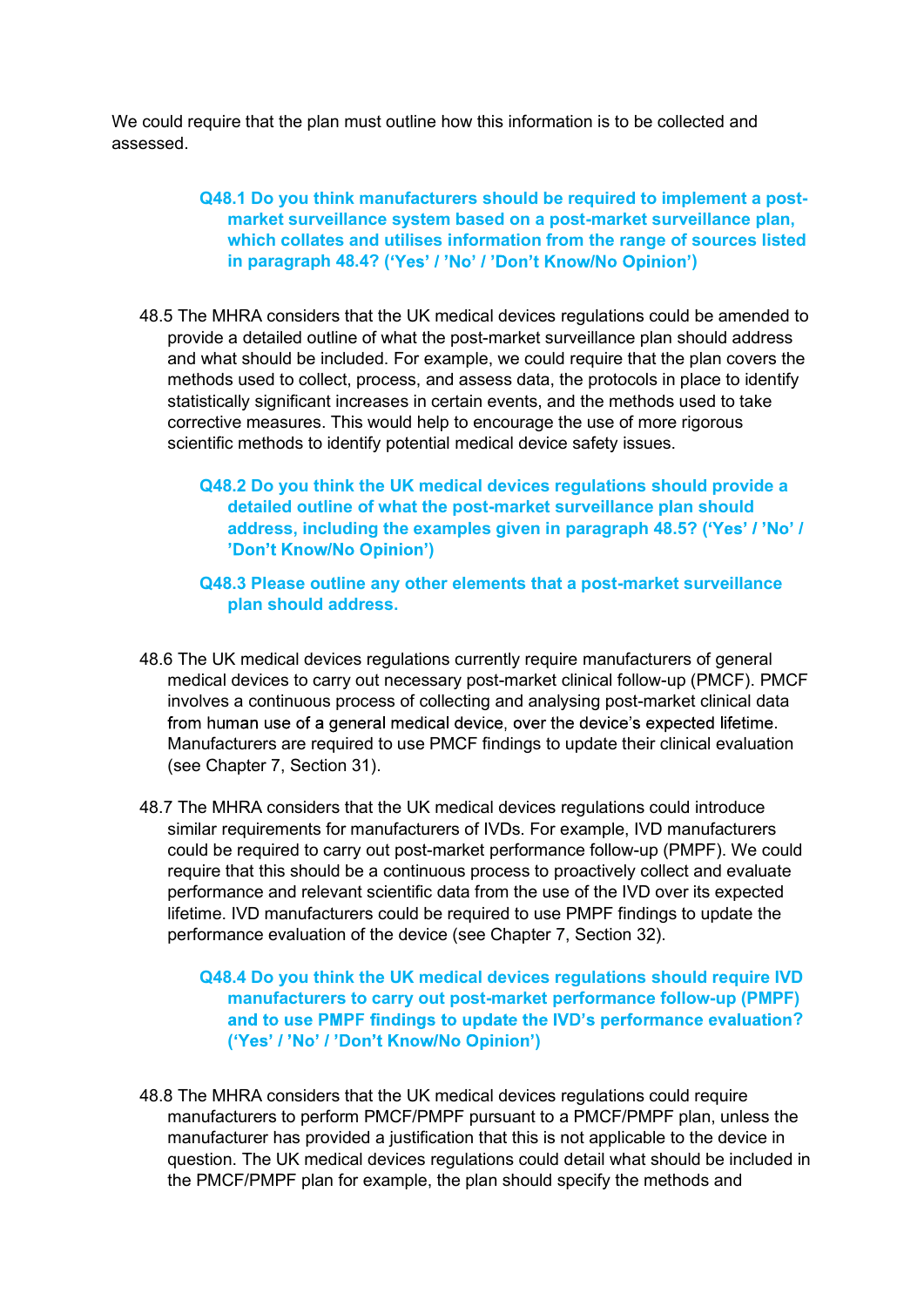procedures to be applied for PMCF/PMPF such as evaluation of registers, gathering of user feedback etc.

- Q48.5 Do you think the UK medical devices regulations should outline what should be included in the PMCF or PMPF plan, including the examples given in paragraph 48.8? ('Yes' / 'No' / 'Don't Know/No Opinion')
- Q48.6 Please outline any other elements that a PMCF/PMPF plan should be required to address.
- Q48.7 Do you think that manufacturers should be exempt from the requirement to perform PMCF/PMPF for a medical device or IVD pursuant to a PMCF/PMPF plan if such manufacturers provide sufficient justification? ('Yes' / 'No' / 'Don't Know/No Opinion')
- 48.9 The MHRA considers that the UK medical devices regulations could be amended to outline how manufacturers should summarise and present the information from their post-market surveillance activities. It could include the requirement for:
	- a. manufacturers of lower risk medical devices to summarise their findings in a 'post-market surveillance report' which would need to be updated when necessary and made available to the MHRA
	- b. manufacturers of higher risk medical devices to summarise their findings in a 'periodic safety update report (PSUR)' which would also need to include information on the conclusions of the benefit-risk determination, findings of the PMCF/PMPF, the volume of sales of the medical device and information on the use of the medical device. This would need to be updated annually or bi-annually and submitted to the Approved Body involved in conformity assessment and the MHRA.
	- Q48.8 Do you think the UK medical devices regulations should include requirements for manufacturers to summarise and present the information from their post-market surveillance activities in a postmarket surveillance report or a periodic safety update report as they are described in paragraph 48.9? ('Yes' / 'No' / 'Don't Know/No Opinion')
	- Q48.9 If you have answered 'yes' to question 48.7, please outline which types or classes of medical devices should be subject to a post-market surveillance report and if there are any other elements which should be required for the post-market surveillance report.
	- Q48.10 If you answered have answered 'yes' to question 48.7, please outline which types or classes of medical devices should be subject to a periodic safety update report and if there are any other elements that should be required for a periodic safety update report.
	- Q48.11 If you answered have answered 'no' to question 48.7, please outline any alternative requirements for how the manufacturer should summarise and present post-market surveillance data.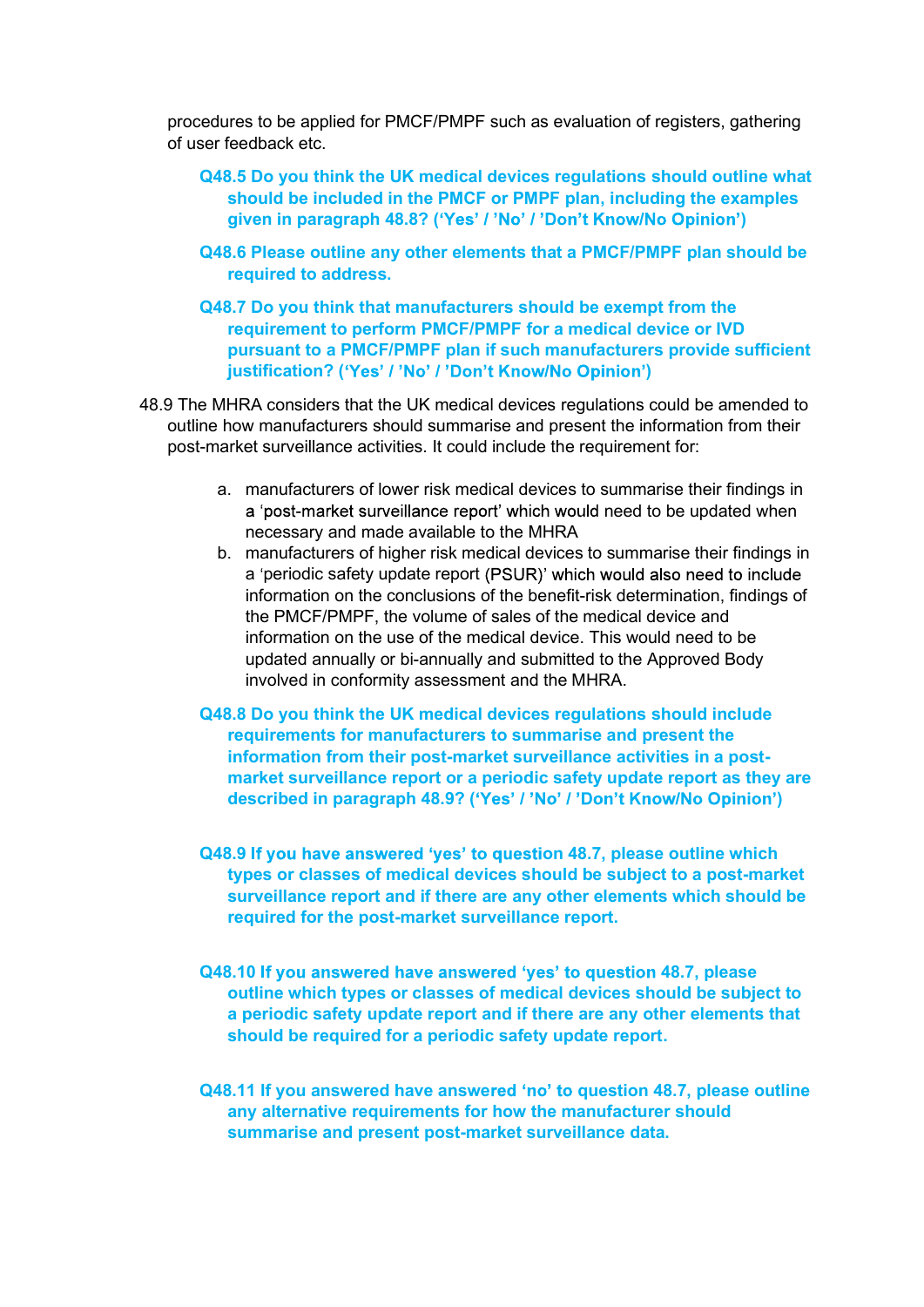48.10 The MHRA considers that the UK medical devices regulations could include a<br>requirement for manufacturers to upload post-market surveillance reports and<br>periodic safety update reports to MHRA's device registration sys requirement for manufacturers to upload post-market surveillance reports and periodic safety update reports to MHRA's device registration system with each registration renewal (see Chapter 4, Section 21 for further information on device registration). This could be made accessible to the public, subject to existing data protection legislation.

#### Q48.12 Do you think manufacturers should upload post-market surveillance data to the MHRA devices register upon registration renewal? ('Yes' / 'No' / 'Don't Know/No Opinion')

Q48.13 Please provide your reasoning (including any available relevant evidence) to support your answers to questions 48.1-48.12, including any impacts on you or other stakeholder groups.

#### Section 49 - Reporting of serious incidents and field safety corrective actions

#### **Background**

- 49.1 Currently, under the Medical Devices Regulations 2002 (SI 2002 No 618, as amended) (UK medical devices regulations), manufacturers must submit vigilance reports to the MHRA when certain incidents occur in the UK involving their medical device - e.g. when a medical device may have caused life-threatening illness.
- 49.2 In these situations, the manufacturer will investigate the incident to establish the root cause of the incident and how this could be put right in order to reduce the risk to patients. They may also be required to undertake a field safety corrective action (FSCA) to correct the issue - e.g. by recalling the device from the market. Further information on this can be found in Section 47.
- 49.3 Most of the above requirements are provided for in guidance and they are not explicitly set out in the UK medical devices regulations. To help consolidate and clarify requirements around reporting of serious incidents and field safety corrective actions, the UK medical device regulations could be amended to include clearer requirements.
- 49.4 New reporting criteria and timescales could be introduced to ensure timely reporting to the MHRA of serious incidents and FSCAs relating to medical devices. The objective would be to ensure that problems concerning medical devices are brought to the MHRA's attention more promptly than under current requirements, allowing the MHRA to take appropriate corrective action where necessary - e.g. in cases where the manufacturer has not taken appropriate corrective action. The aim would be to more effectively safeguard public health.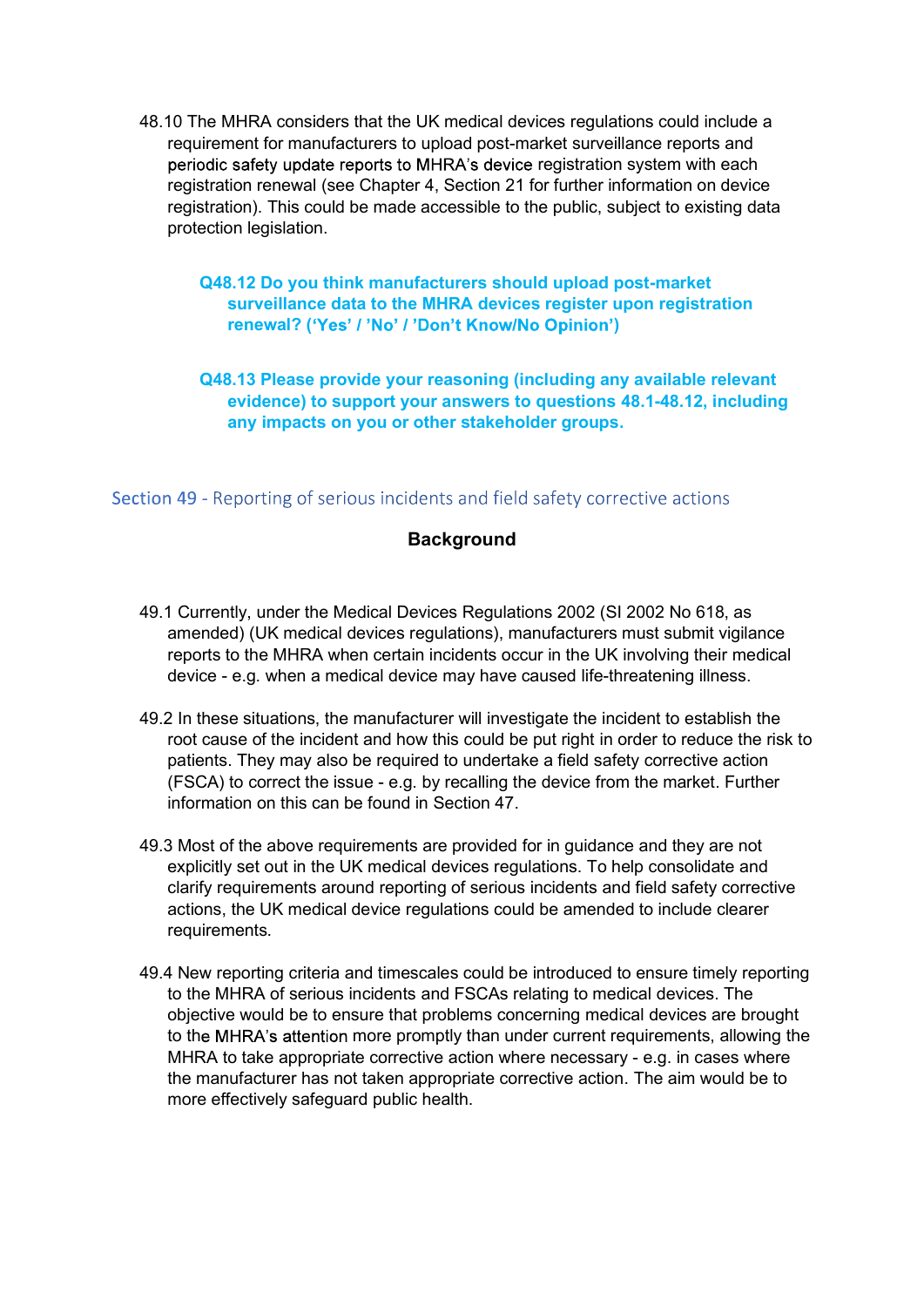# Possible Changes and Questions

- 49.5 The MHRA considers that the UK medical devices regulations could be amended to clarify that manufacturers should report to the MHRA:
	- a. any serious incident, including those which are expected side effects (e.g. those listed in the instructions for use)
	- b. any field safety corrective action (FSCA) (see Section 47), including any FSCA undertaken in a non-UK country in relation to a medical device which has also been made available on the Great Britain market

Q49.1 Do you think the UK medical devices regulations should include requirements for manufacturers to report incidents and FSCAs to the MHRA including points (a) and (b) as above? ('Yes' / 'No' / 'Don't )

49.6 The MHRA considers that under the UK medical devices regulations, a 'serious incident' could be defined as "any incident that directly or indirectly led, might have led or might lead to any of the following:

- a. the death of a patient, user or other person
- b. the permanent or temporary serious deterioration of a patient's, user's or other person's state of health
- c. a serious public health threat.

49.7 A 'serious deterioration' could be defined as:

- a. "life-threatening illness or injury,
- b. permanent impairment of a body structure or a body function,
- c. hospitalisation or prolongation of patient hospitalisation,
- d. medical or surgical intervention to prevent life-threatening illness or injury or permanent impairment to a body structure or a body function,
- e. chronic disease,
- f. foetal distress, foetal death or a congenital physical or mental impairment or birth defect:"
- 49.8 A 'serious public health threat' could be defined as: "An event which could result in an unexpected public health risk of death, serious illness or serious deterioration in the state of health affecting a significant population, and which may require prompt remedial action - e.g. human immunodeficiency virus (HIV) .

#### Q49.2 Do you agree with the proposed definitions for 'serious incident', 'serious deterioration' and 'serious public health threat'? ('Yes' / 'No' / )

#### Q49.3 If you have answered 'no' to question 49.2, please outline what you would change about the proposed definitions?

49.9 The MHRA considers that the UK medical devices regulations could be amended to require manufacturers to report any serious incident immediately after they have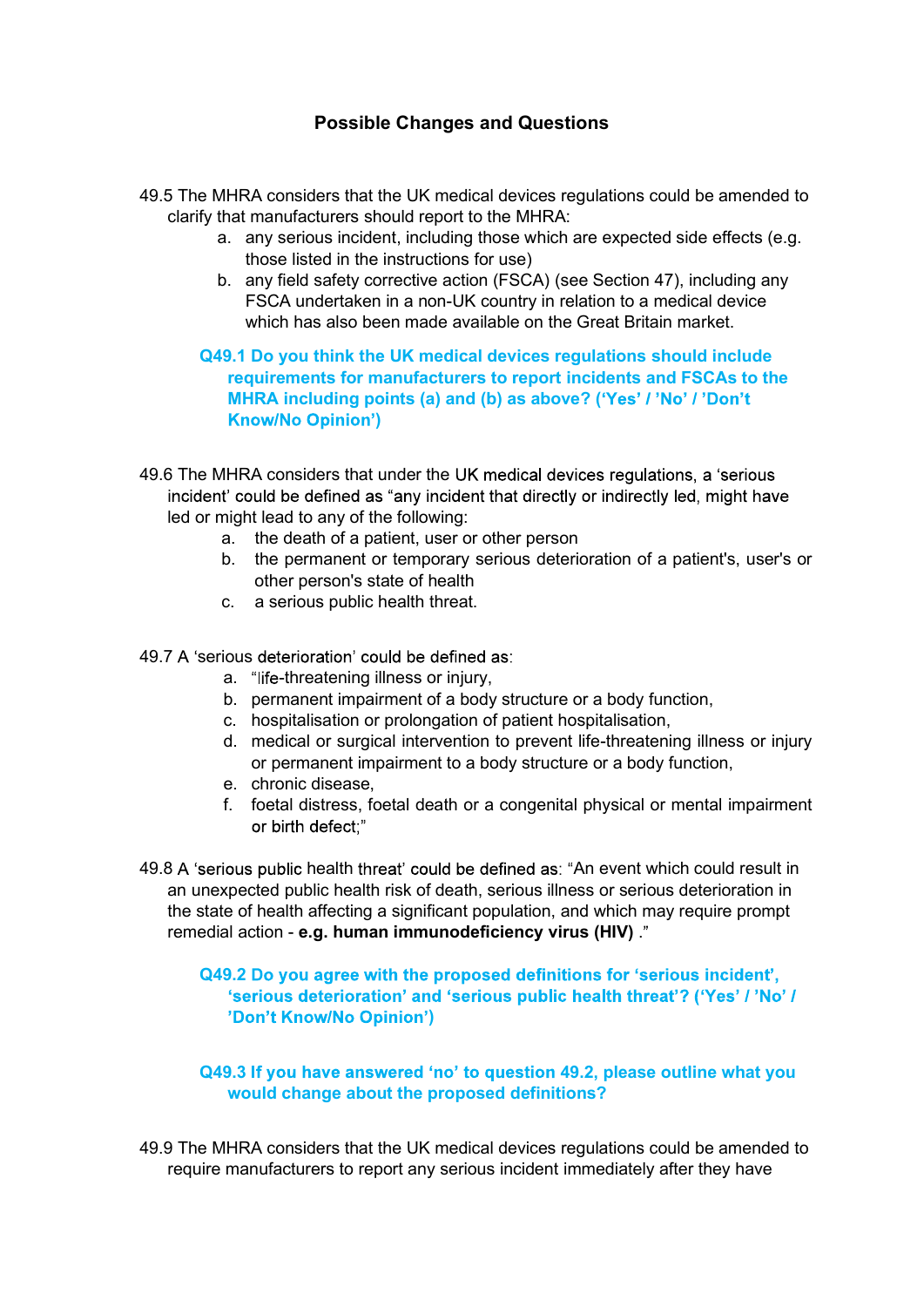established the causal relationship between that incident and their medical device or that such causal relationship is reasonably possible - and report this no later than the number of days set out below:

- a. 2 days after they become aware of the incident, in the event of a serious public health threat
- b. 10 days after they become aware of the incident, in the event of death or an unanticipated serious deterioration in a person's state of health
- c. 15 days after they become aware of any serious incident which is not covered under parts (a) or (b) above.

Q49.4 Do you think the manufacturer should be required to report any serious incident in line with the time periods above? ('Yes' / 'No' / 'Don't )

#### Q49.5 If you have answered 'no' to question 49.4, please outline what the timeframe for reporting serious incidents should be, or any other changes you would make to the criteria set out in paragraph 49.9.

- 49.10 The MHRA considers that the UK medical devices regulations could be amended to specify further procedures for manufacturers regarding reporting of serious incidents and FSCAs, including:
	- a. the manufacturer can submit an initial report that is incomplete followed up by a complete report
	- b. manufacturers must report any field safety corrective actions in advance of the field safety corrective action being undertaken, except in cases of urgency
	- c. manufacturers can provide periodic summary reports instead of individual serious incident reports for serious incidents that occur with the same device or device type and for which the root cause has been identified or a field safety corrective action that has been implemented, or where the incidents are common and well documented, where agreed by the MHRA.
		- Q49.6 Do you think the UK medical devices regulations should specify further procedures for manufacturers regarding the reporting of serious incidents and field safety corrective actions (FSCAs) including (but not limited to) the points made in paragraph 49.10 above? ('Yes' / 'No' / )
		- Q49.7 Please outline any other requirements which should be introduced regarding reporting of serious incidents and field safety corrective actions should be.
		- Q49.8 Please provide your reasoning (including any available relevant evidence) to support your answers to questions 49.1-49.7, including any impacts on you or other stakeholder groups.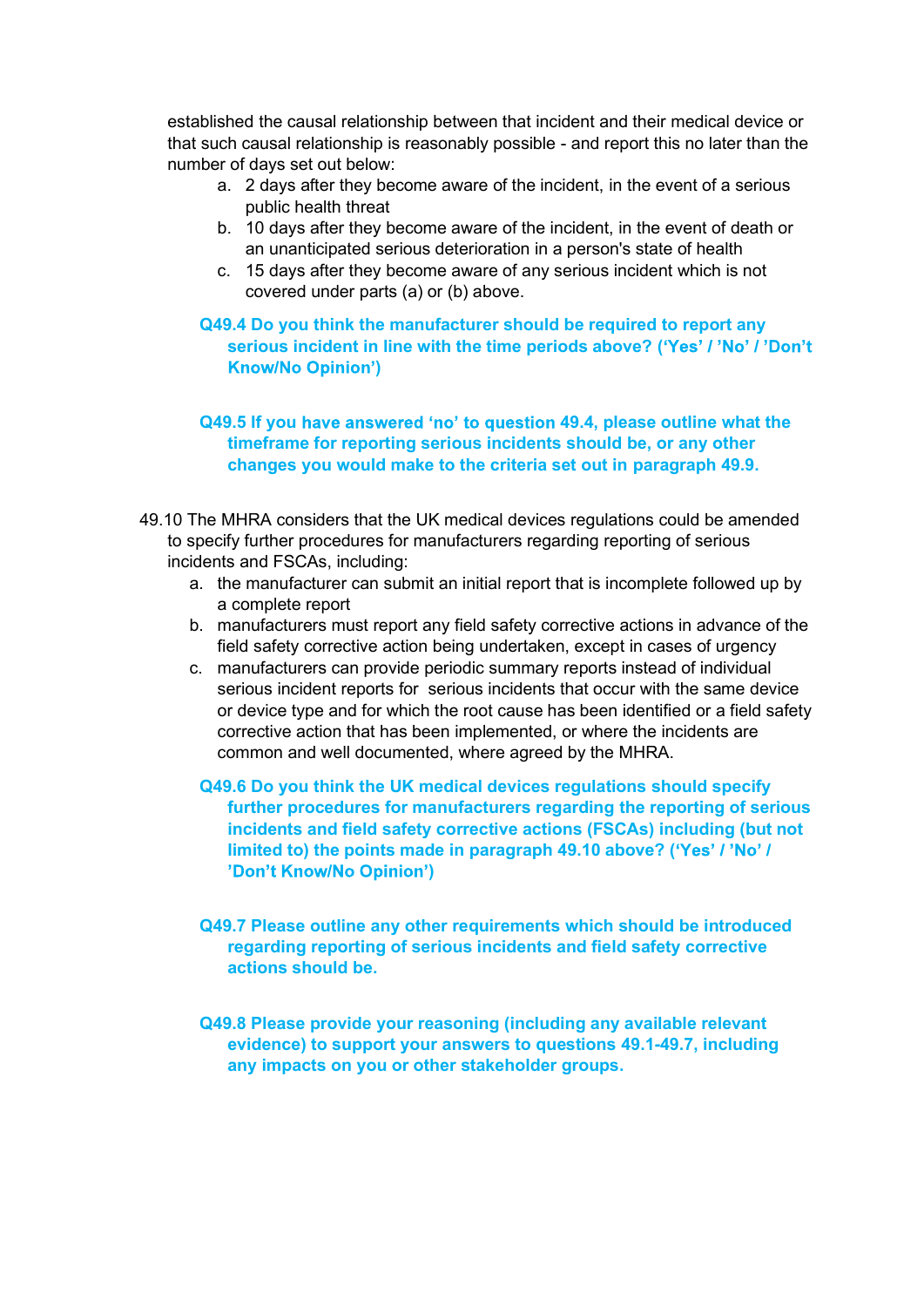#### **Background**

- 50.1 While the Medical Devices Regulations 2002 (SI 2002 No 618, as amended) (UK medical devices regulations) require manufacturers to report certain incidents to the MHRA, they do not require manufacturers to report other types of incident - such as an increase in expected undesirable side effects. For example, manufacturers are not required to report side effects that are listed on the information included with the medical device.
- 50.2 To strengthen the MHRA's ability to more effectively safeguard public health, we could introduce provisions in the Regulations to ensure that manufacturers report trends in all types of adverse incidents, whether serious or otherwise, to the MHRA. The objective would be to enhance the MHRA's ability to identify medical device issues and take appropriate corrective action where necessary - e.g. in cases where the manufacturer has not taken appropriate corrective action.

#### Possible Changes and Questions

- 50.3 The MHRA considers that the UK medical devices regulations could be amended to require manufacturers to report:
	- a. for general medical devices and IVDs any statistically significant increase in the frequency or severity of incidents that could have a significant impact on the benefit-risk analysis
	- b. for IVDs any significant increase in expected erroneous results established in comparison to the stated performance of the IVD or respective assays.
	- Q50.1 Do you think the manufacturer should be required to report any statistically significant increase in the frequency or severity of incidents/erroneous results as set out in paragraph 50.3 above? ('Yes' / )
	- Q50.2 Please provide your reasoning (including any available relevant evidence) to support your answers to question 50.1, including any impacts on you or other stakeholder groups.

Section 51 - Analysis of serious incidents and field safety corrective actions

#### **Background**

51.1 Currently, when a problem with a medical device is identified, the manufacturer will investigate the issue and may undertake a field safety corrective action (FSCA) to correct the issue - e.g. the manufacturer may recall the device from the market. A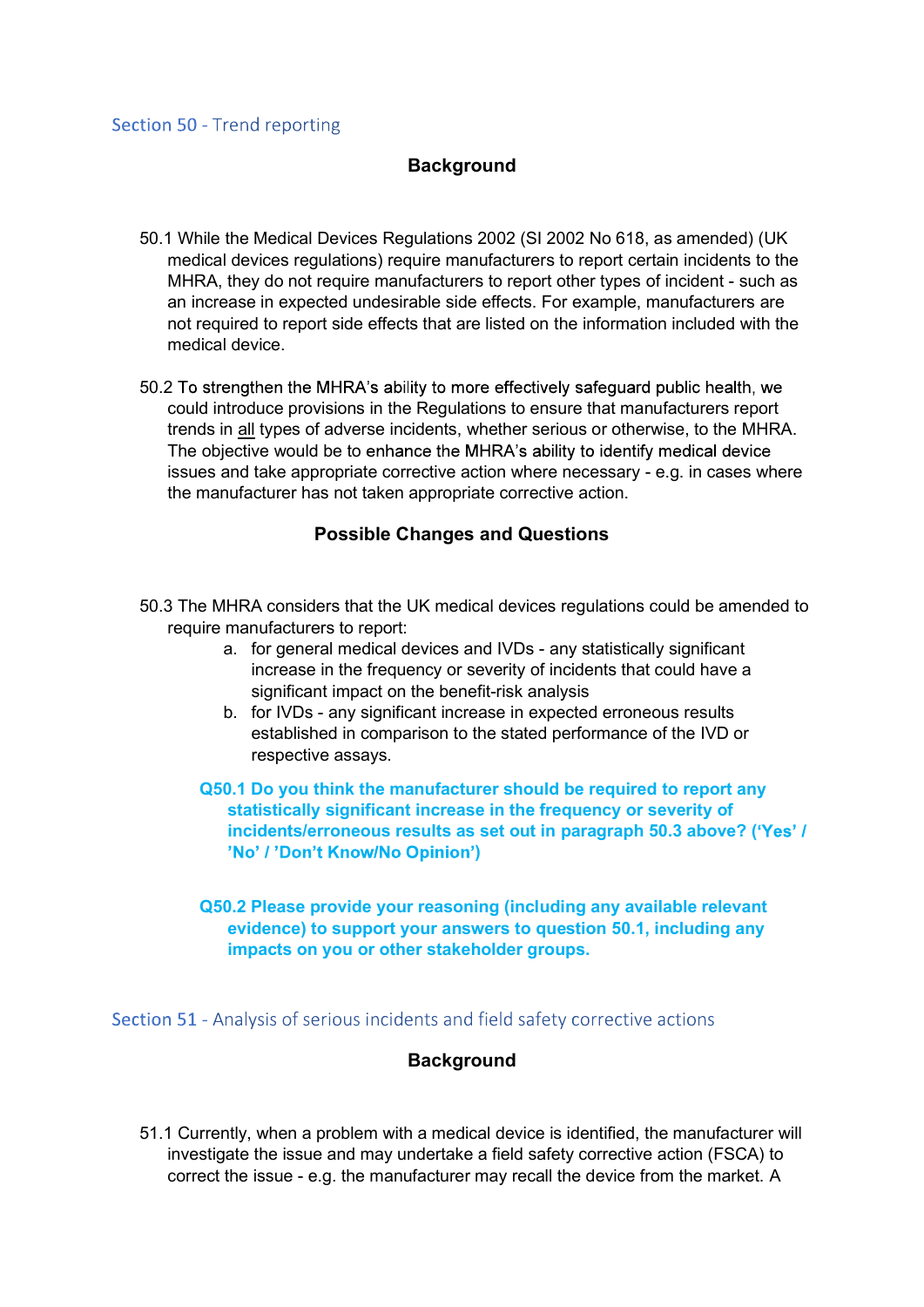field safety notice (FSN) is the method used by the manufacturer to tell their<br>customers what the problem is, the risks involved and what actions the customer<br>needs to take. This advice could range from: "stop using the me customers what the problem is, the risks involved and what actions the customer needs to take. This advice could range from: "stop using the medical device and return it to the manufacturer" to "please read and keep these new instructions on how to use your device safely".

51.2 The UK medical devices regulations could set out an obligation for manufacturers to submit field safety notices (FSNs). This is currently provided for in MHRA guidance however, to help ensure better consistency across industry, the Regulations could also set out the procedure by which FSNs should be submitted to and be reviewed by the MHRA. Setting this out in the UK medical devices regulations would give manufacturers greater clarity about their obligations and better enable the MHRA to ensure that appropriate measures are taken when an issue is identified with a medical device which could adversely affect the health and safety of medical device users and/or the public.

# Possible Changes and Questions

51.3 The MHRA considers that the UK medical devices regulations could be amended to include minimum requirements for the content of the field safety notice (FSN) to ensure all FSNs are drawn up to the same standard and that they contain all the information that the MHRA considers important. The UK medical devices regulations could set out the requirement for manufacturers to issue FSNs as part of their Field Safety Corrective Actions and to submit the draft content of the FSN to the MHRA for review where necessary, except in cases of urgency. The Regulations could require that the field safety notice includes the medical device nomenclature (see Chapter 4, Section 18) and relevant UDIs (see Chapter 4, Section 19).

Q51.1 Do you think manufacturers should be required to issue field safety notices (FSNs) as part of their field safety corrective actions and to submit the content of the FSN to the MHRA for comment, except in cases of emergency? ('Yes' / 'No' / 'Don't Know/No Opinion')

- Q51.2 Do you think the UK medical devices regulations should set out the minimum requirements for the content of field safety notices issued by manufacturers? ('Yes' / 'No' / 'Don't Know/No Opinion')
- 51.4 The MHRA considers that the UK medical devices regulations could be amended to require the MHRA to notify the manufacturer or, where relevant, their UK Responsible Person of new risks it has identified through active monitoring of data to identify trends, patterns and signals in cases where these risks have already been subject to public disclosure.

Q51.3 Do you think the MHRA should be required to notify the manufacturer or their UK Responsible Person of new risks it has identified through active monitoring of data in cases where these risks